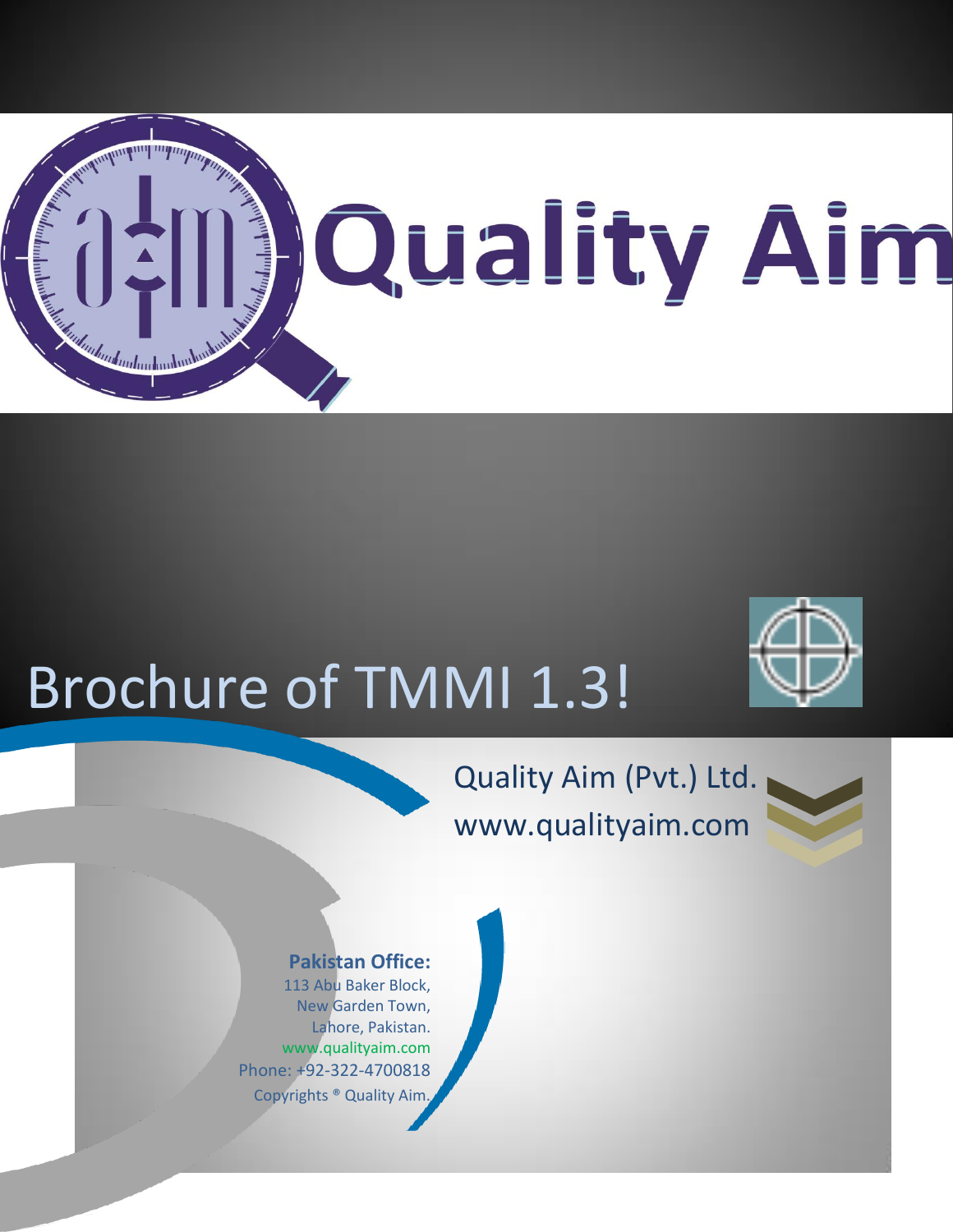

# **Test Maturity Model Integration (TMMI® 1.3):**

Test Maturity Model Integration is a detailed model for test process  $\overline{M}$  improvement and is positioned as being complementary to the CMMI. The TMMi is intended to support testing activities and test process improvement in both the systems engineering and software engineering disciplines. Systems engineering covers the development of total systems. TMMi has a staged architecture for process improvement. It contains stages or levels through which an organization passes as its testing process evolves. Achieving each stage ensures that an adequate improvement has been laid as a foundation for the next stage.

#### **Who Needs TMMI 3.1?**

- $\frac{1}{\sqrt{1}}$  IT companies / Software Houses
- Software Development Depts. Of Banks & companies,
- Government & Classified Organizations
- $\textcolor{red}{\blacktriangle}$  Manufacturing Concerns
- $\frac{1}{2}$  System Engineering Companies

#### **Benefits of TMMI:**

- $\checkmark$  Better organizational image because of certification
- $\checkmark$  Continual process improvement
- $\checkmark$  Better customer satisfaction
- $\checkmark$  Increased quality & ROI
- $\checkmark$  More accurate schedules
- $\checkmark$  Lower development costs
- Improved employee morale
- Reduced employee turnover

#### **Why to choose** a: **Mate of Alm**

We consider our team the most valued asset and struggling to equip them with the latest techniques and technologies. As it is mentioned that, we are a consulting company, backed by consultants with credentials such as ISO 27001 Lead Auditor, CISA, CISSP, ISO 22301, ISO 9001, 27001, 20000 Internal Auditors & Appraisal Team Member for TMMI & TMMI, IBM Certified Solution Developer - IBM DataStage, Project Management Professional, and Certified Project Management Professional (PMP®).

We have served some distinguished clients in Government, Banking Sector, Telecommunications, Software Industry and Textile Sector. Our Team has served to a great number of clients in Pakistan, UAE, Saudi Arabia, Afghanistan and USA. As a quality and security enhancement partner, we enable our clients to achieve quality and security business objectives for the highest level of Customer Satisfaction. We also cover Information System and Security Auditing and conduct IT infrastructure health checks covering processes, procedures, controls, data, hardware, software and networks.

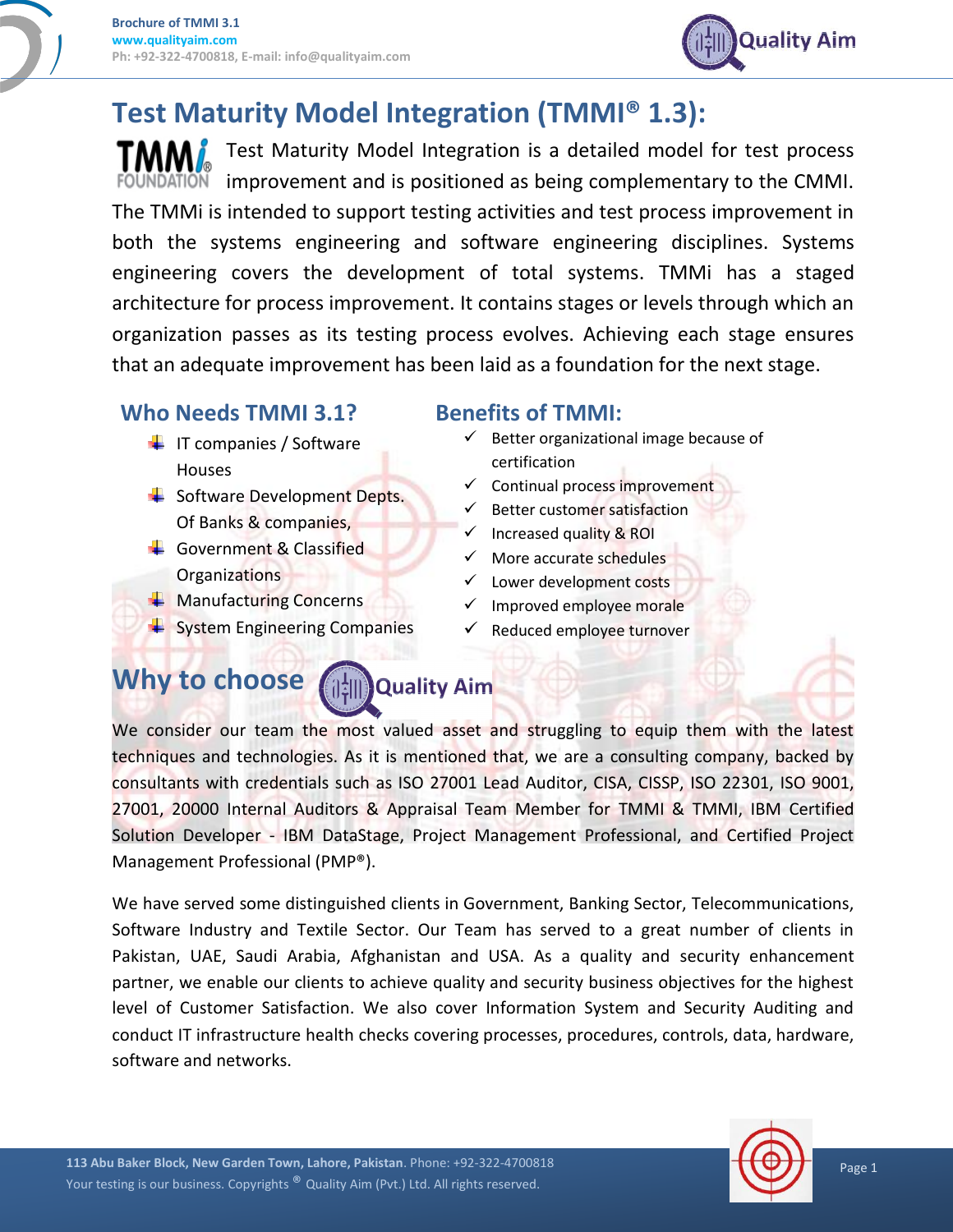

## **TMMI – Consultancy & Appraisal Framework**



# **Services for TMMI 3.1:**

**1 Gap Analysis:** Consultants carry out a Gap analysis activity to determine the gaps with respect to respective maturity level of TMMI by thoroughly reviewing the current practices of the client organization. This activity includes review of current practices, documented procedures and project documentation for selected areas using TMMI as reference model. Gap Analysis Report is developed and based on that, a high level Process Improvement Action Plan (PIAP) is developed to document actions to prepare for a higher maturity level.

**2 TMMI 3.1 Awareness and Implementation Training:** Our consultant delivers an awareness session on TMMI. A Lead Implementer training on TMMI is provided to facilitate the organization and its key stakeholders to better understand the requirements of the Model. It is not an authorized training.

**3 Official Intro To TMMI Training:** SEI's Authorized trainer deliver Intro to TMMI Training. A TMMI® 1.3 Authorized Training will be delivered for the Process Engineering Group. This authorized training is a prerequisite for ATM Training. If someone has not attended this training then he can not be an ATM for SCAMPI Class A Appraisal.

**4 Domain Analysis / Control Area Analysis:** We do interactive session(s) with organization's practitioners and discuss the model practices of each process area and try to establish a link that how TMMI can best help the organization. This activity helps clients to understand the vital concepts of TMMI process areas as well as help them understand a road map specific to their organization.

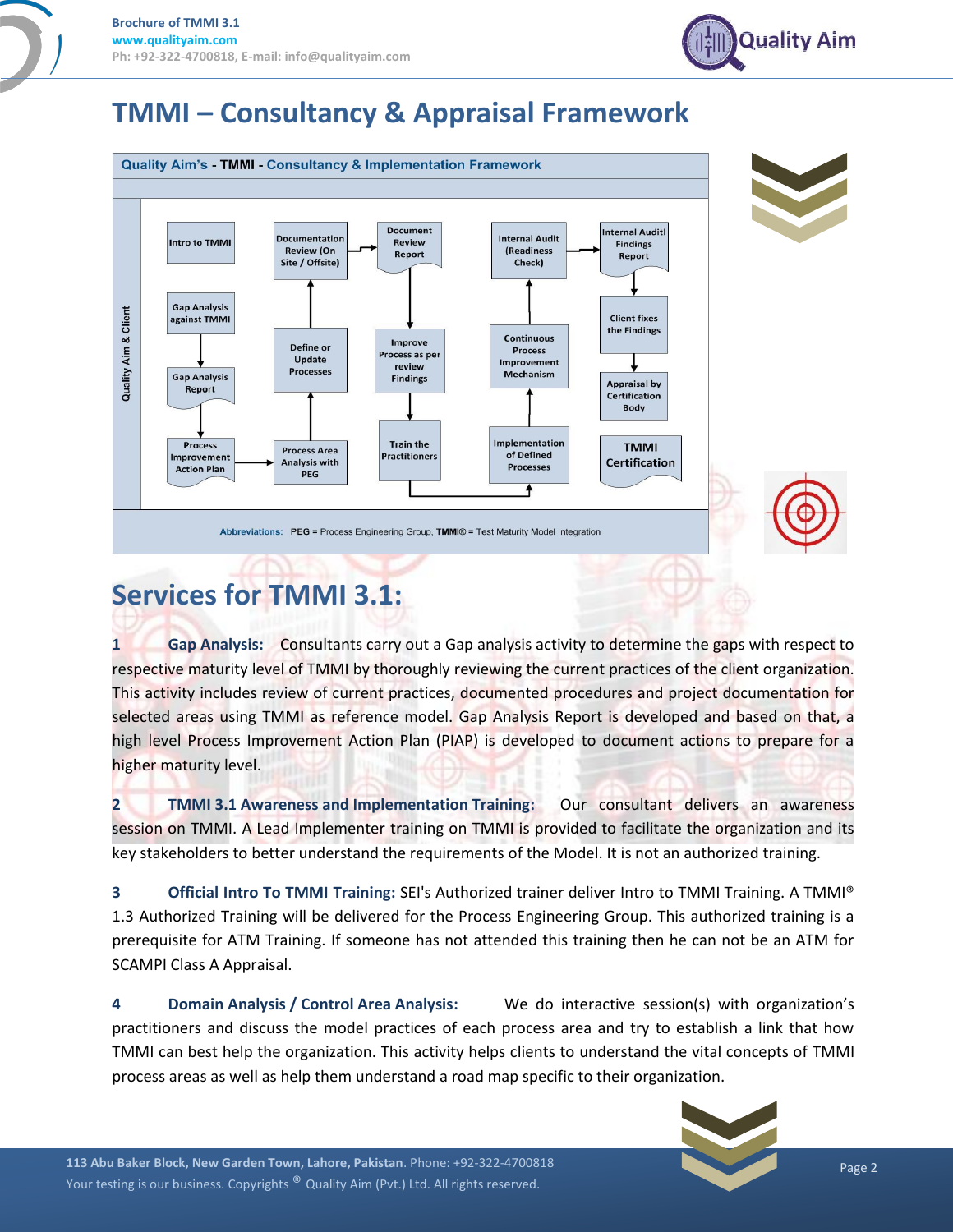

**5 Process Documentation for Client:** Our consultants assist in the restructuring of the Process Action Team (PAT). We conduct the meetings with practitioners on their current practices and assist them in the preparation of Process Outline and Flow Diagrams/ Solicit Feedback.

Quality Aim also provides assistance in the preparation of draft document(s) and conduct review with practitioners. We also assist the client, how to place document(s) under management and control and how to publish & distribute the process documentation.

**6 Document Review:** Quality Aim helps the client to develop Policies, Procedures, Templates, Artifacts and Training Material. We perform documentation reviews (on site & off site) to verify the compliance against the defined processes of TMMI up to ML 3.

**7 Training Material Development:** Consultants develop training material against new processes against TMMI and conducts training sessions for the practitioners for their better understanding and implementation support. Quality Aim helps the client to develop Training material for their Standard Processes & assists them to conduct training on standard processes to relevant staff in the organization.

**8 Implementation Support:** We facilitate our clients in implementing defined processes and maintaining objective evidences for appraisal. We also facilitate the client in convincing the practitioners and adopting the processes.



**9 Readiness Check (Pre-Appraisal):** A Pre-Appraisal activity using SCAMPI Class B or C method helps the client organization and the our Consultants to determine the readiness of the client for certification.

**10 Appraisal Team Member Training:** This two days training is provided by the Lead Appraiser. For this training TMMI 3.1 authorized training (3 day training) is mandatory. After attending this training Appraisal Team Members (ATMs) would be able to participate in Appraisal.

**11 Compliance Monitoring:** This is an on-going activity. We visit the client on regular intervals to evaluate its compliance via performing readiness checks (random audits). We provide Compliance % Report on every visit. These intervals can be planned (after every one or two months) or can be unplanned.